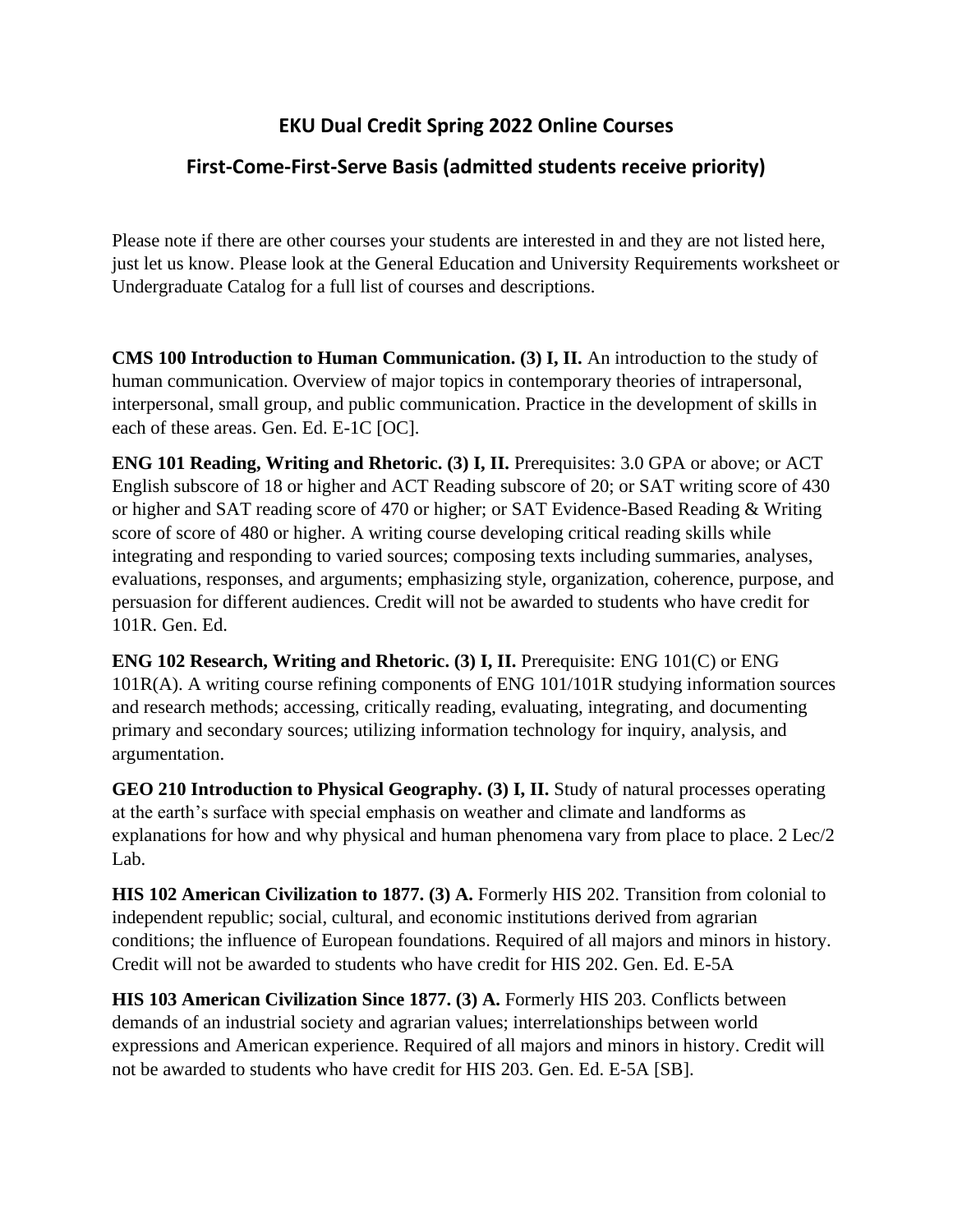**HSA 100 Health Care Delivery Systems. (3) I, II. Overview of U.S. health care: history,** factors influencing health and health care, identification and organization of health facilities and professionals, health economics, health trends, and ethics.

**HSA 200 Medical Terminology. (3) I, II.** Basic medical vocabulary consisting of prefixes, suffixes, roots; anatomical, symptomatic, and common disease terms of the body systems. \*\* This course is Work Ready approved

**HEA 216 Introduction to Public Health:** This is a general education course (element 5B social & behavioral science). It is great for those wanting to explore career options in health sciences. One of the units in the course is all about health professionals and health careers that are part of the public health/health care system. The course will be packed with lots of fun activities such as exploring the built environment of a community, looking at public health in everyday life, the impacts of chronic stress on individual and population health, learning why a zip code is a big predictor of health, and discussing how different health professionals work together to protect the health of a community. Students will analyze a current public health issue and propose an evidence-based solution to the problem.

**HEA 310 Introduction to Global Health. (3) A.** Prerequisite: ENG 102 or 102R or 105 or HON 102. Exploration of epidemiological, economic, political, sociological and cultural factors that impact global health with special emphasis on applying public health principles in developing as well as developed countries. Gen. Ed. E-6 [GE].

**MUH 171 Music Appreciation. (3) I, II.** May not count toward a music major or minor. Provides the general college student with a cultural background in music. Masterpieces of music, composers, and techniques presented through listening materials and concert attendance. Gen. Ed. E-3A [AH].

**POL 101 Introduction to American Government. (3) I, II. Principles, functions, and basic** political institutions of the American system of government at the national level. Credit will not be awarded for both POL 101 and POL 101S. Gen. Ed. E-5A, E-5B [SB].

**PSY 200 Introduction to Psychology. (3) I, II.** A survey of the major content areas and methods of psychology, including history, biological correlates, cognition, language, intelligence, motivation, emotion, development, personality, abnormal, therapy, and social behavior. Credit will not be awarded for both PSY 200 and 200W. Gen. Ed. E-5B [SB].

**SOC 131 Introductory Sociology. (3) I, II.** Basic principles in sociology, including socialization, groups and interaction, culture, social structure and institutions (family, education, religion, politics, economics), crime/deviance, social inequalities (race, class, gender), and sociological research methods and theories. Gen. Ed. E-5B [SB].